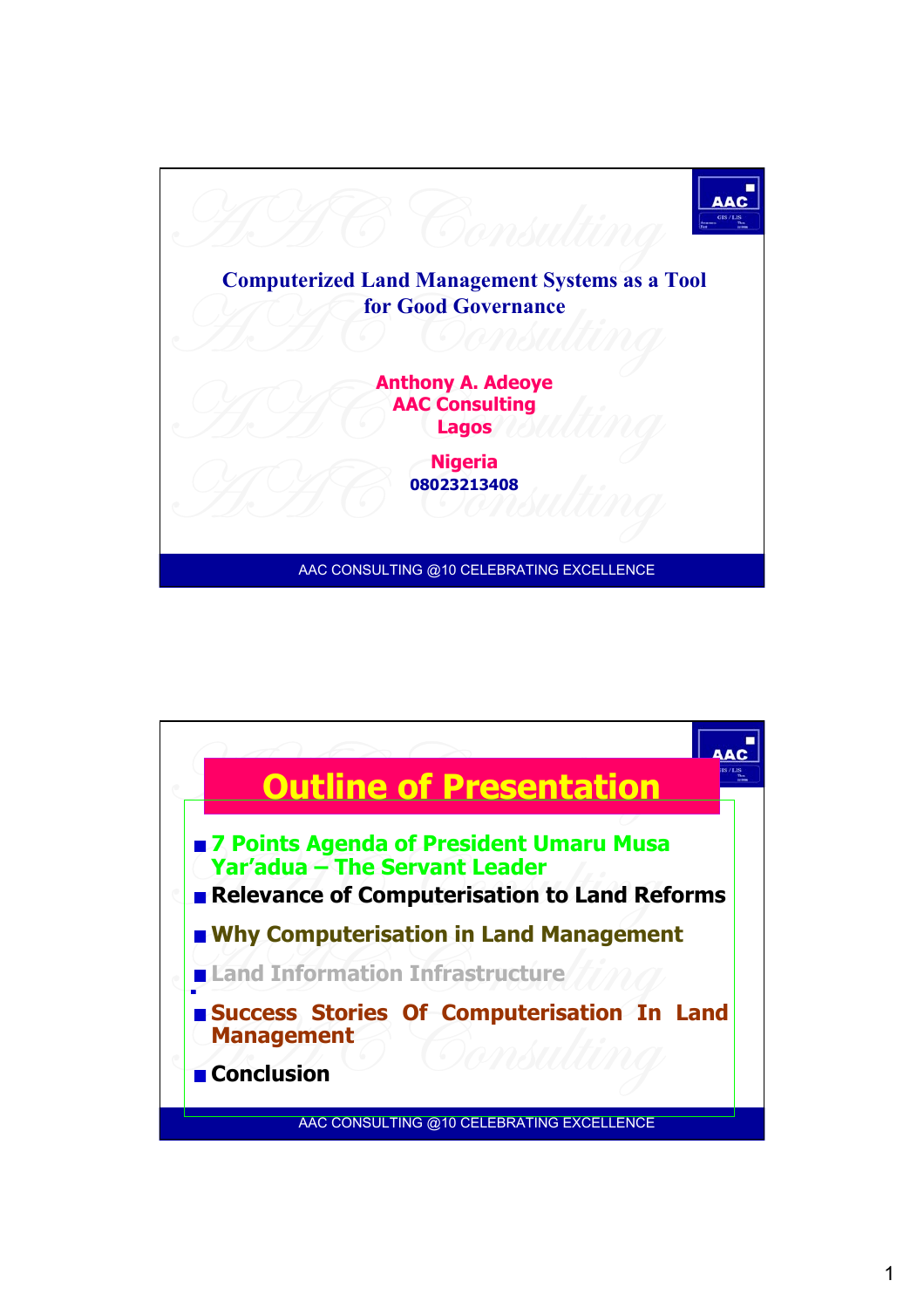

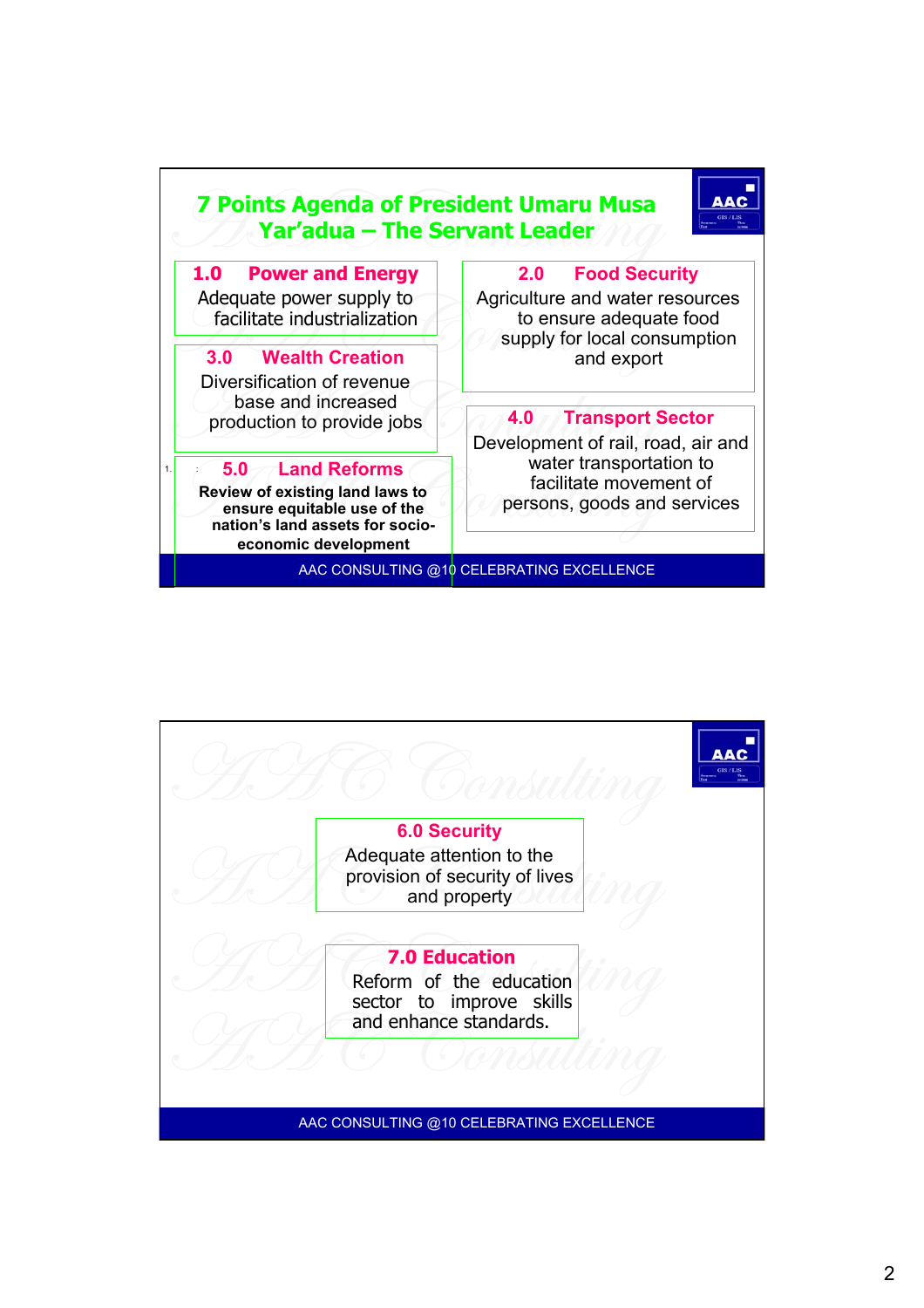

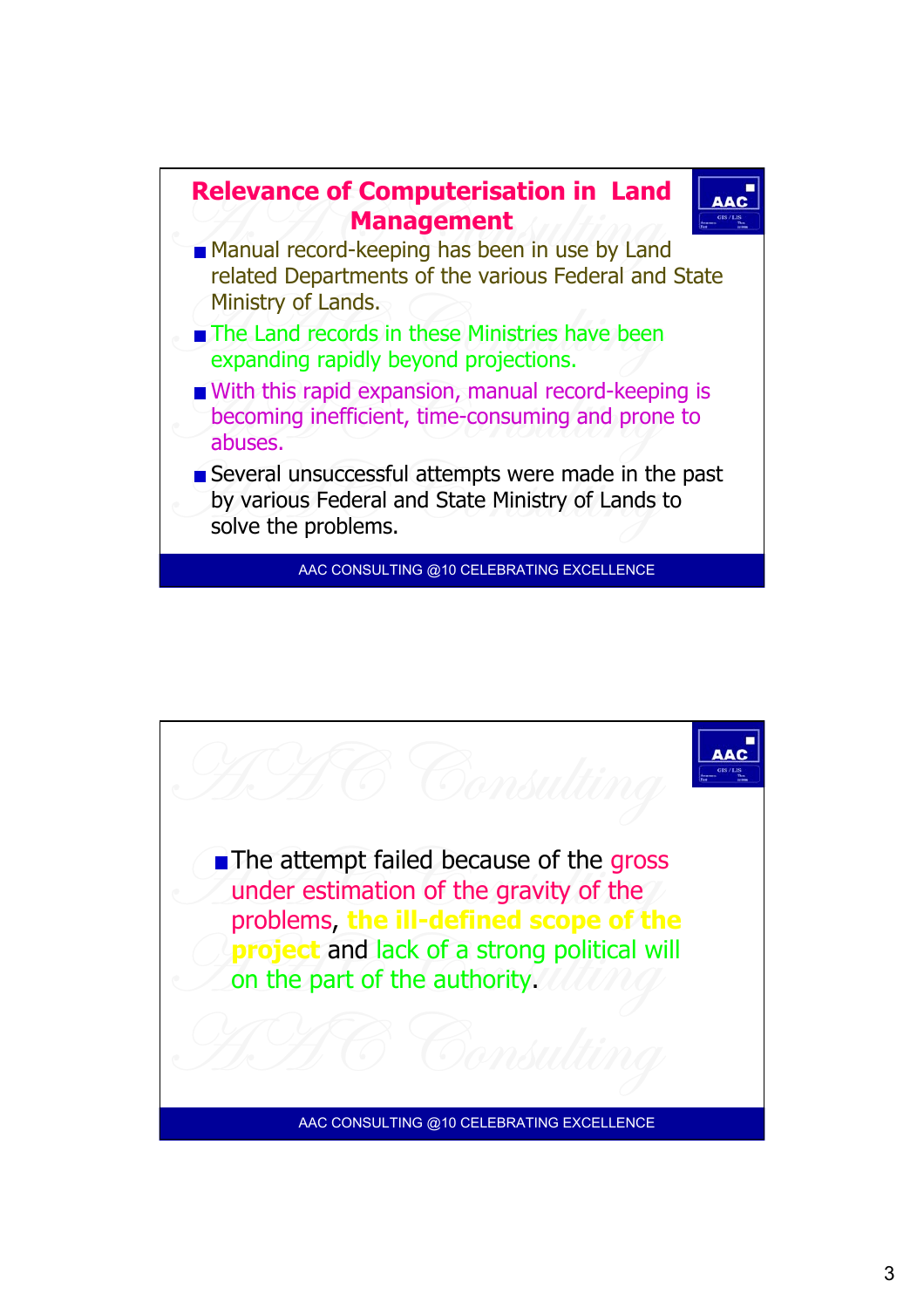

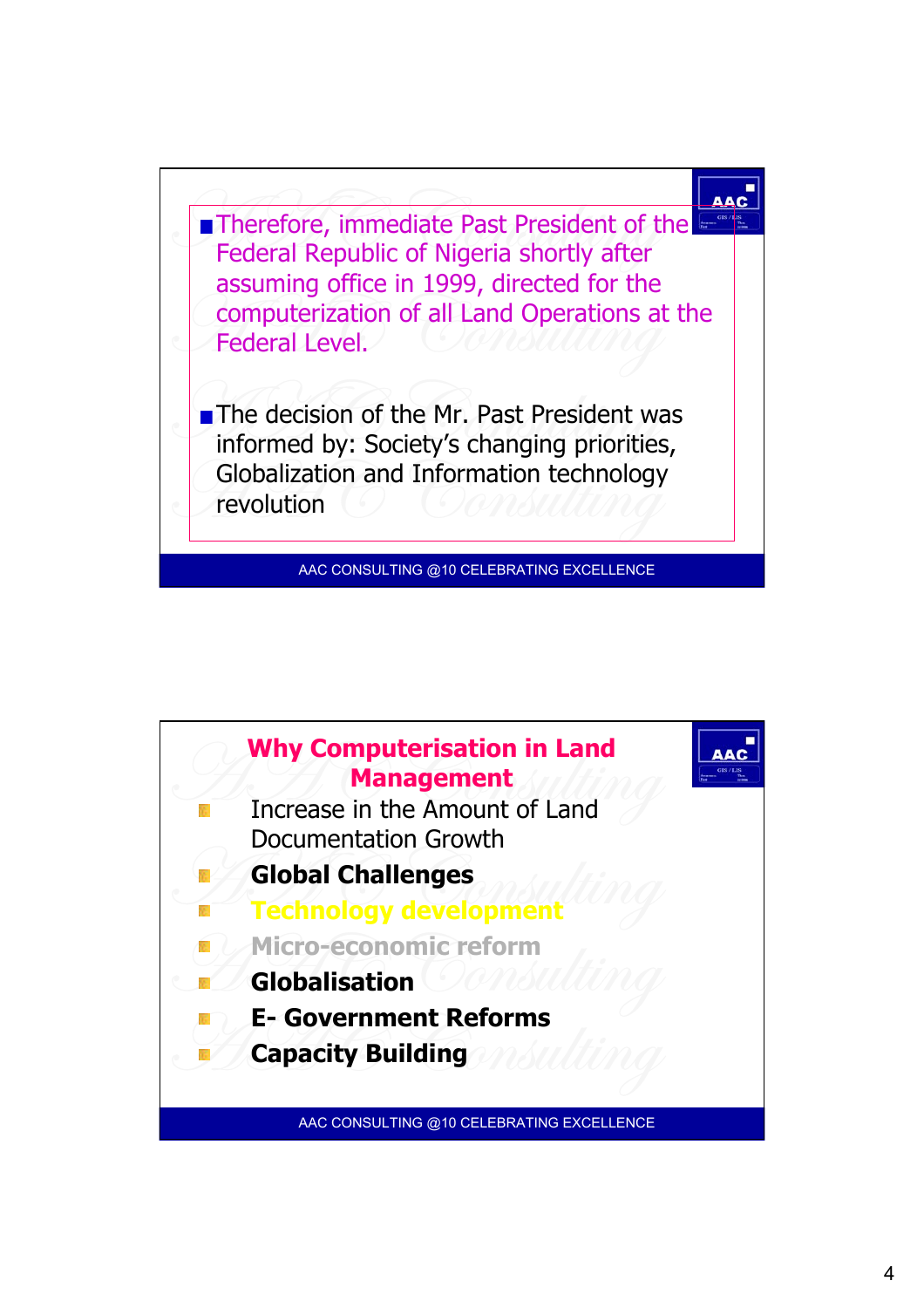

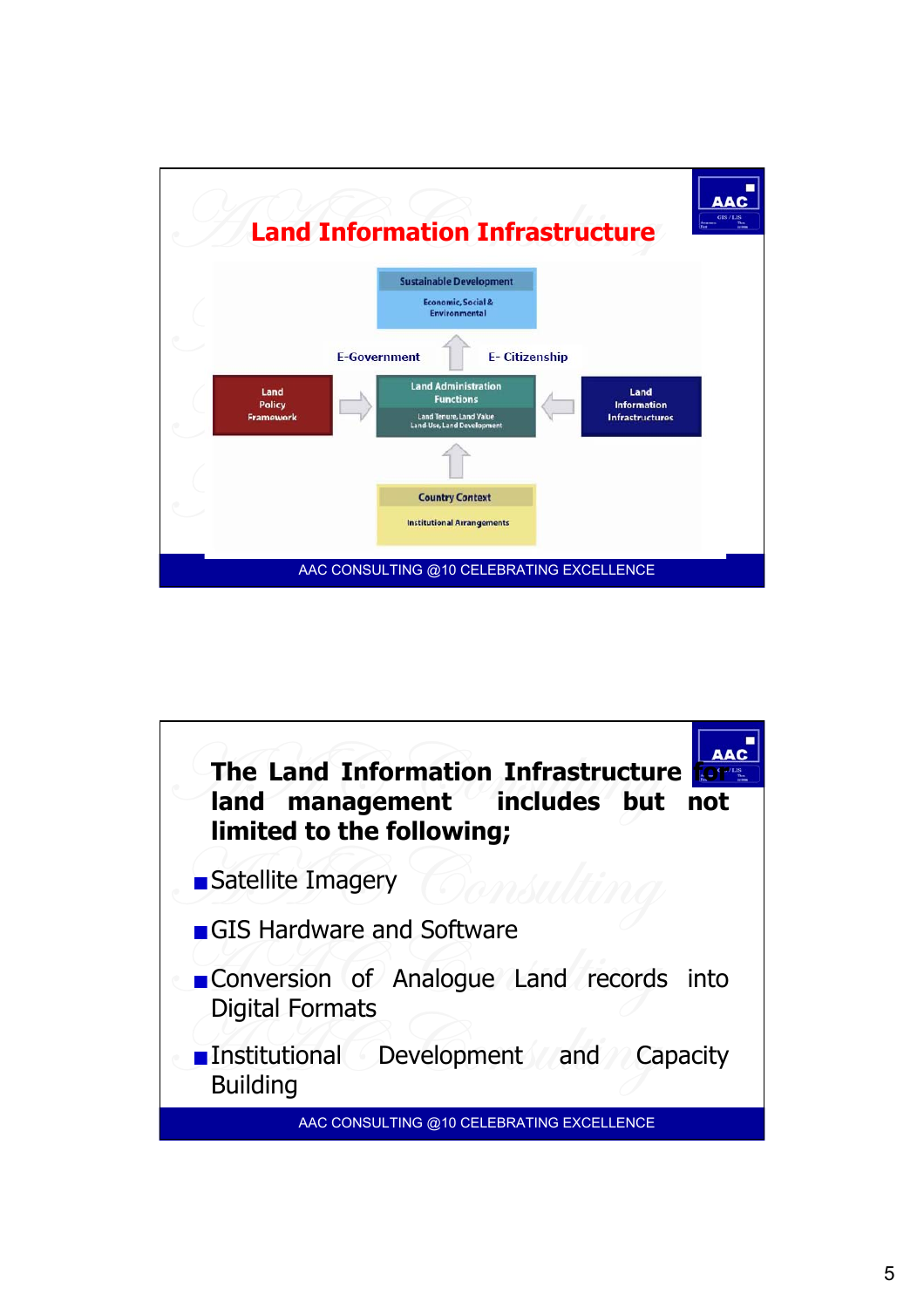

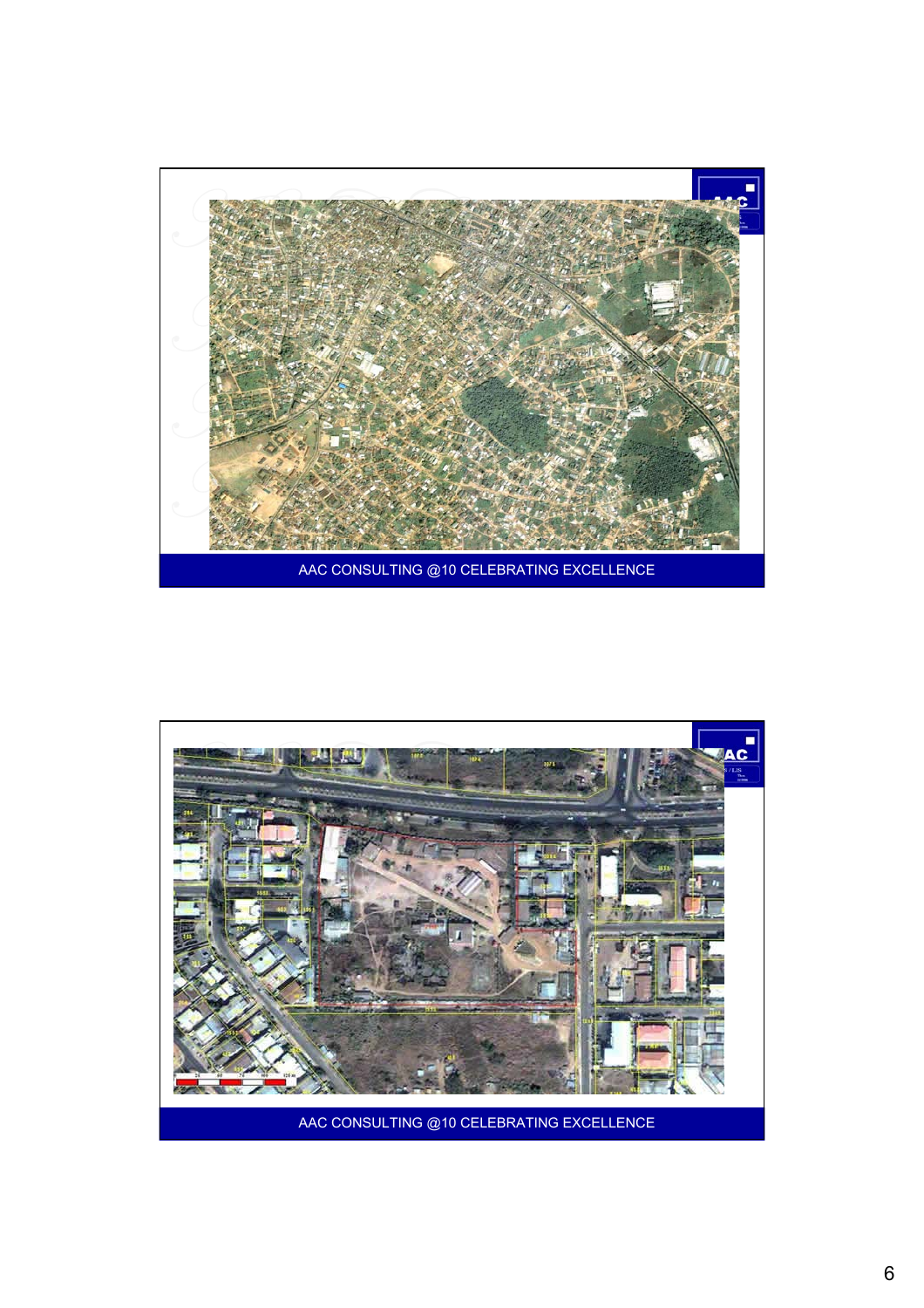

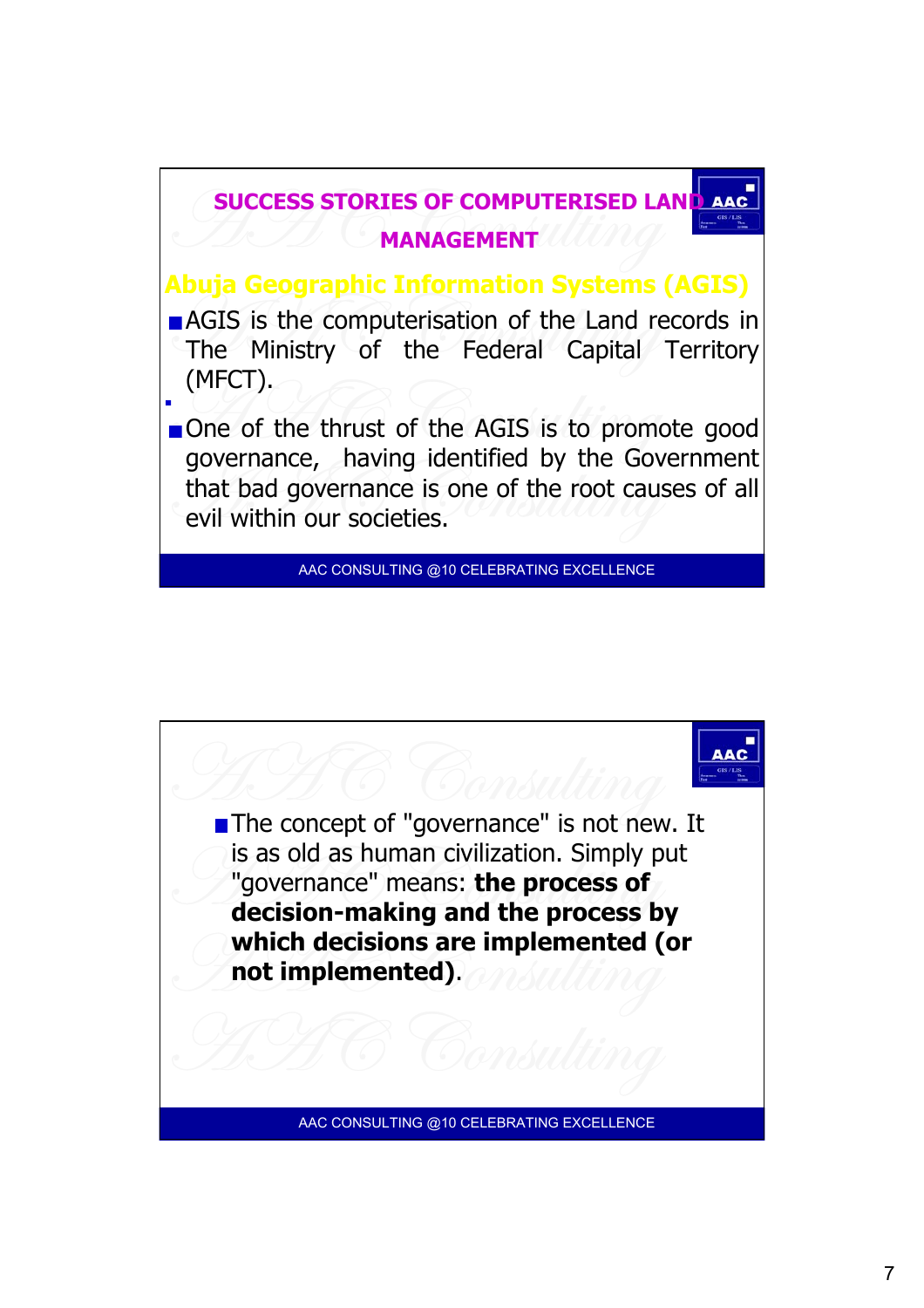

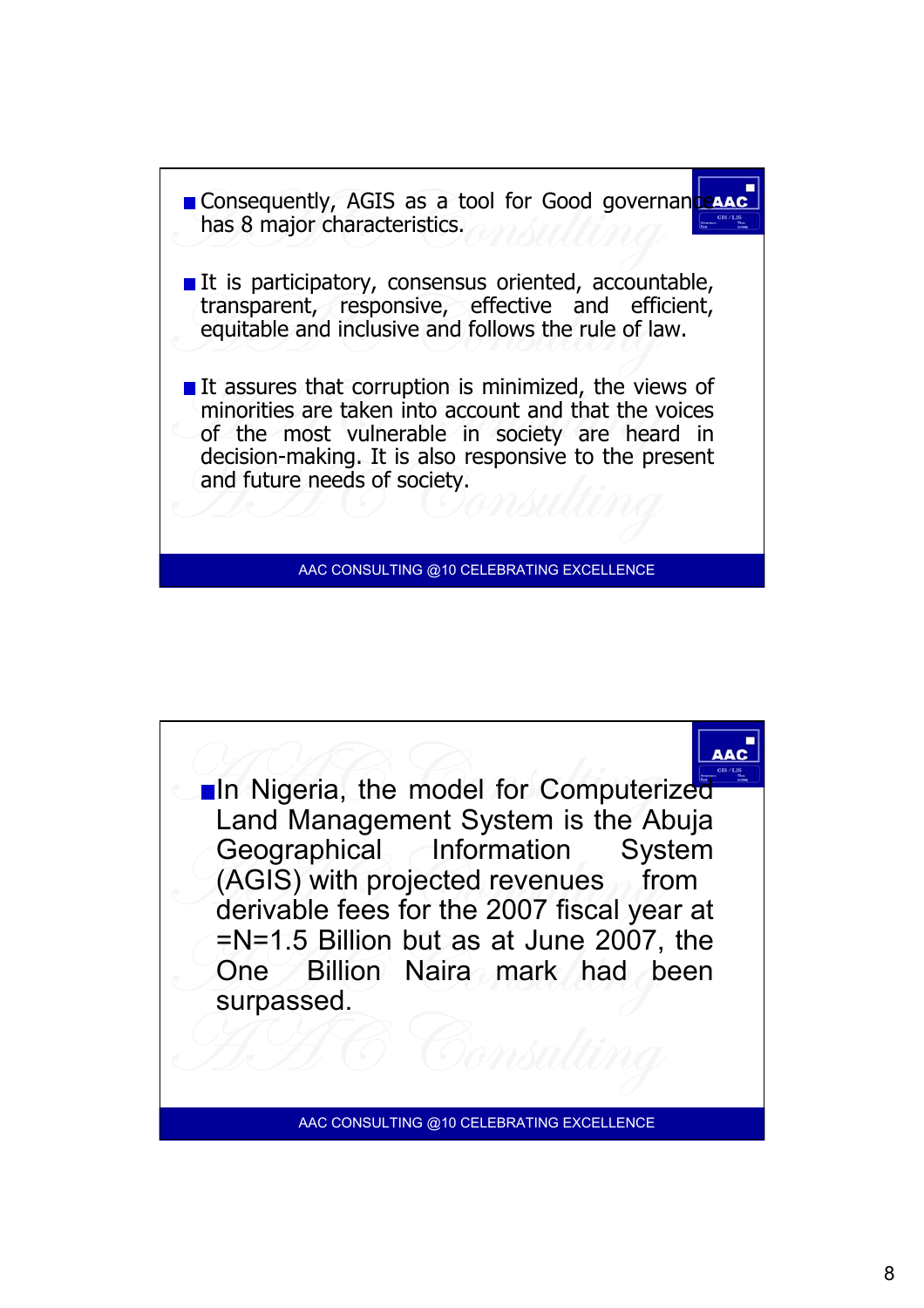

|     | 1. Speed of response increased<br>2. Improvement in Land Security                                           |
|-----|-------------------------------------------------------------------------------------------------------------|
|     | 3. Reduction in the falsification<br>land<br>documents                                                      |
|     | 4. Physical reorganization/repair<br>land<br><b>of</b><br>documents                                         |
|     | ■ 5. Permits more secure property registration                                                              |
|     | 6. Rationalization of Land Administration<br>processes                                                      |
|     | ■ 7. Contribution to the infrastructure improvement                                                         |
|     | 8. Increased revenues                                                                                       |
| ■9. | Ability to have substantial projected income<br>generation and the cash flow related to land<br>properties. |
|     | AAC CONSULTING @10 CELEBRATING EXCELLENCE                                                                   |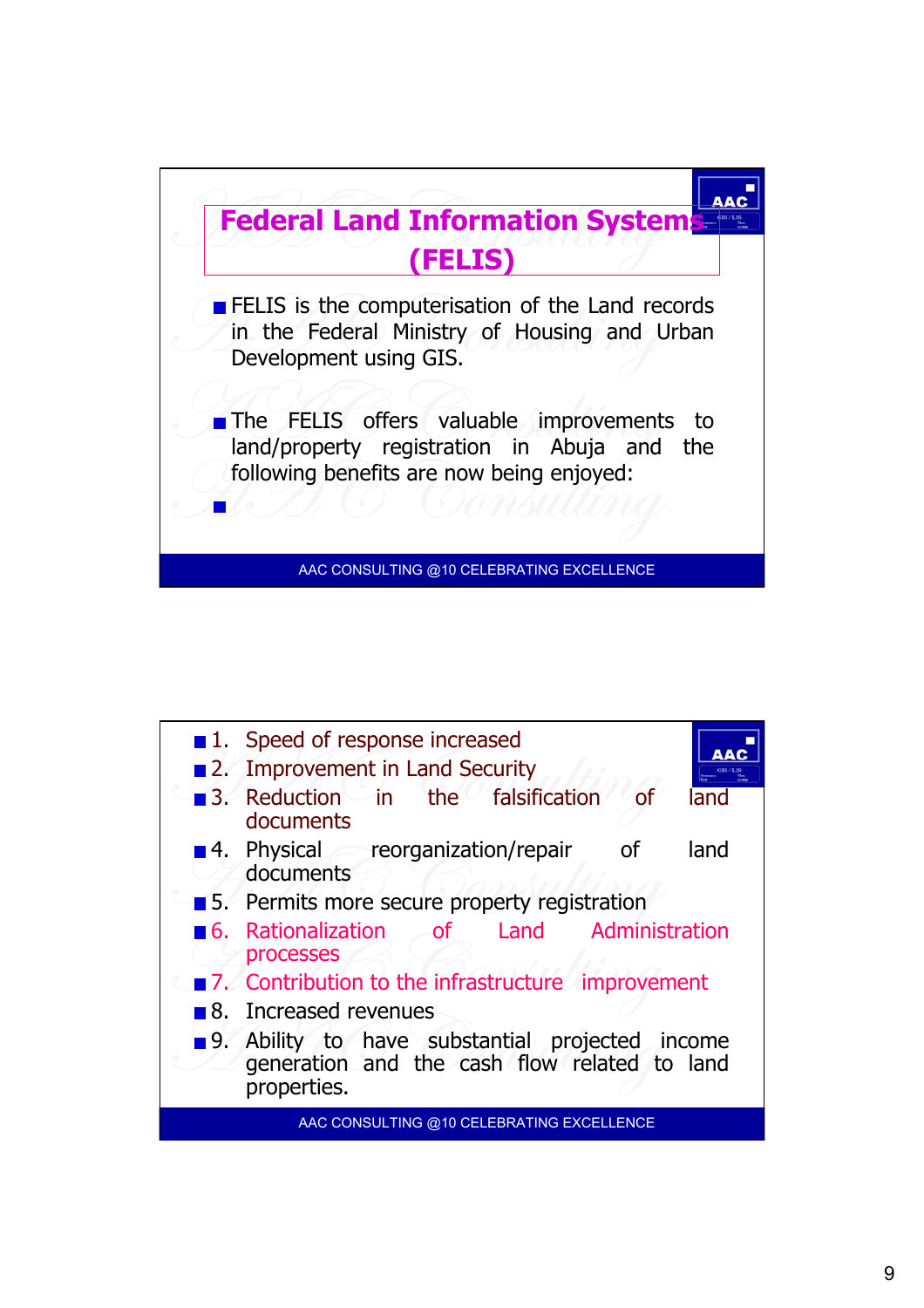

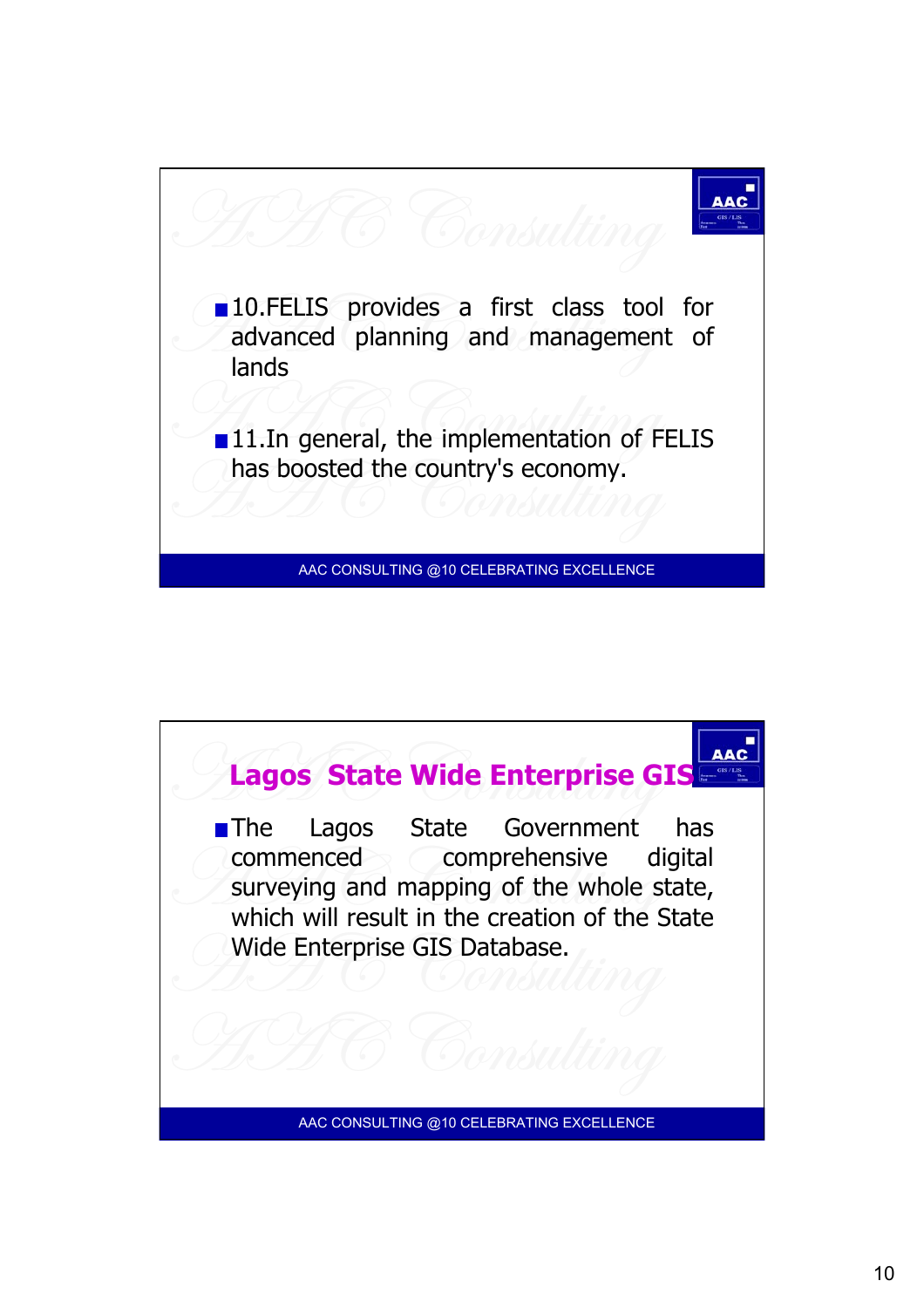

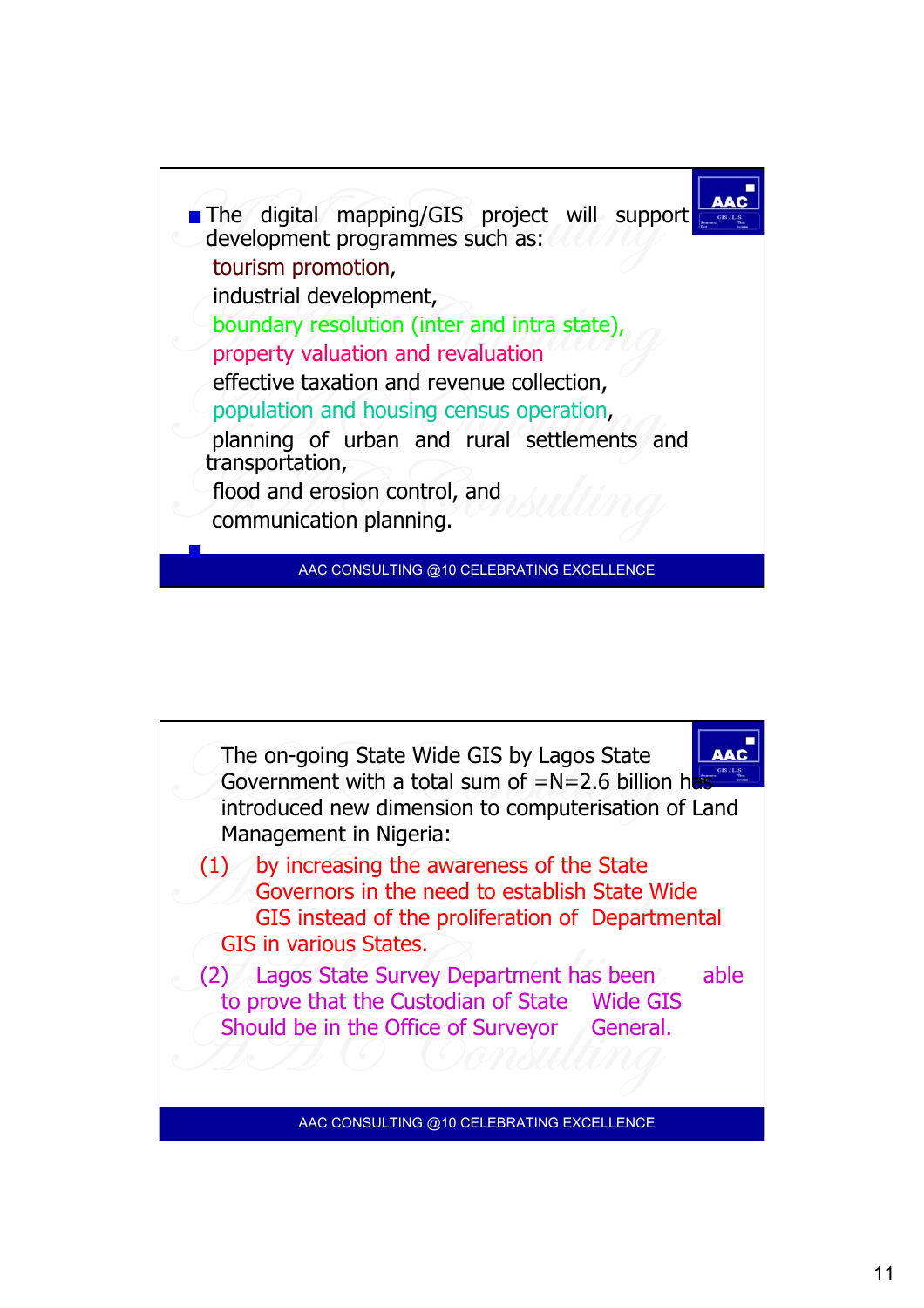

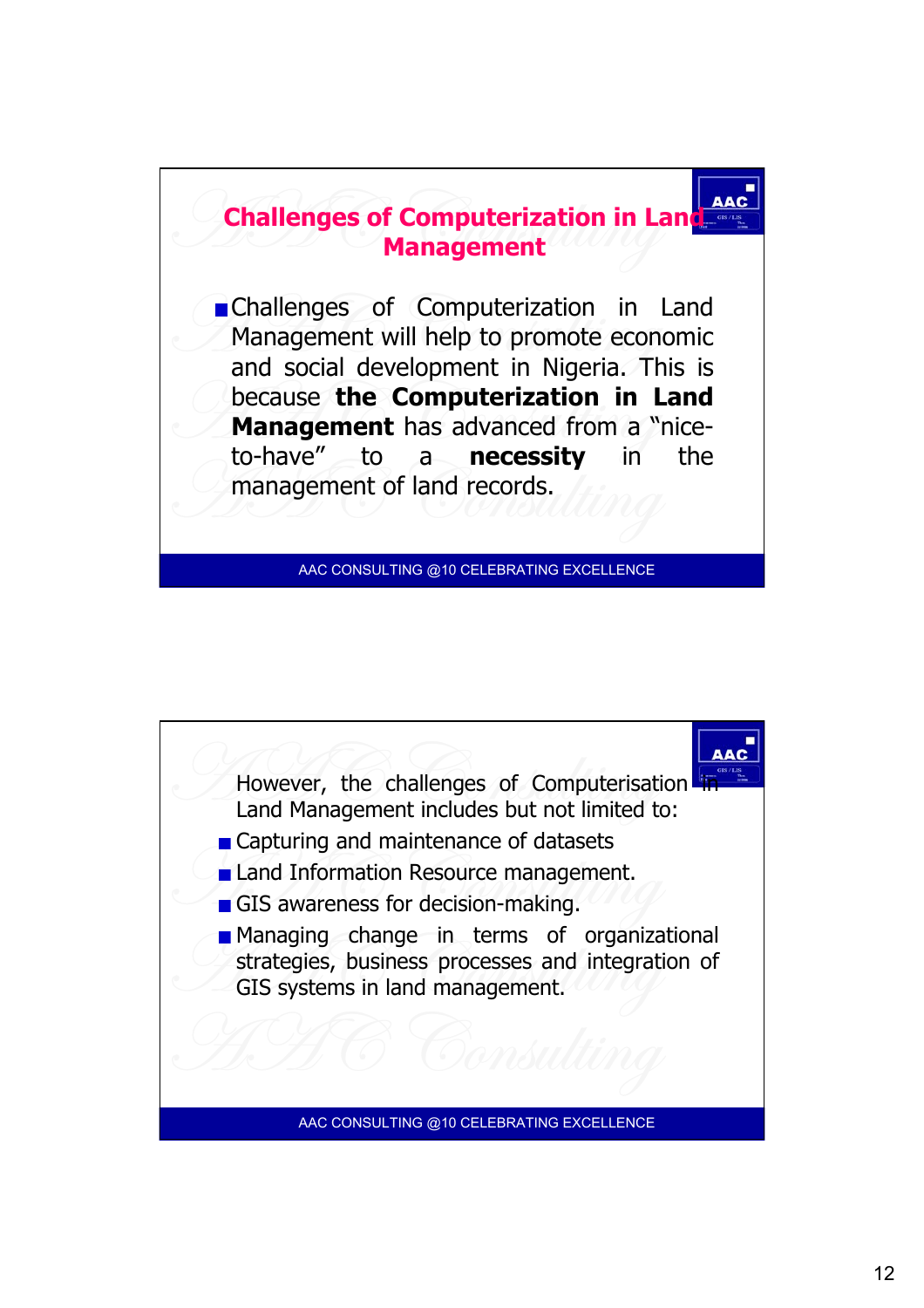